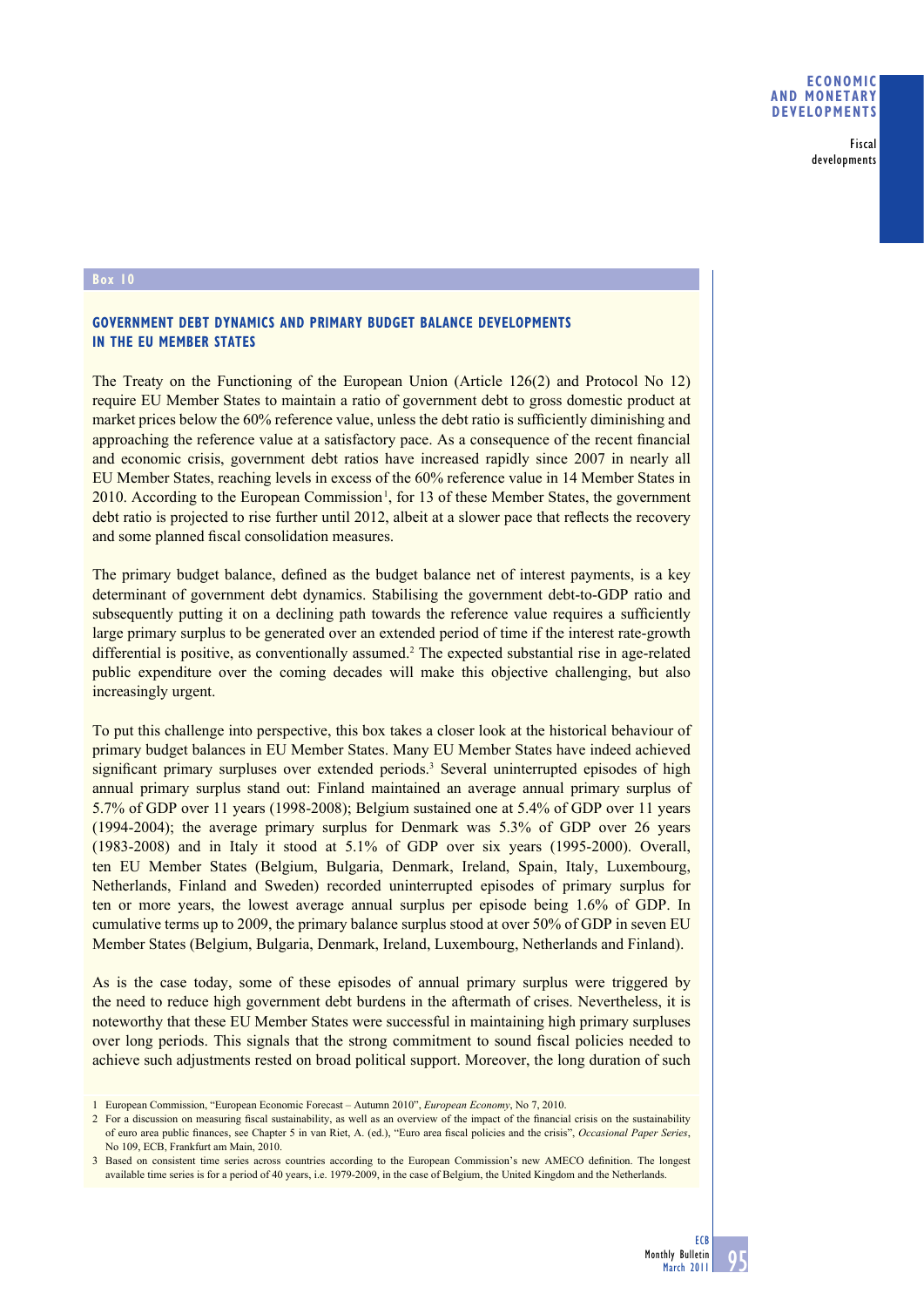

Source: ECB calculations based on the European Commission's AMECO data.

Source: ECB calculations based on the European Commission's AMECO data

episodes of primary surplus suggests that they were not the result of unsustainably high GDP growth rates. Indeed, in cyclically-adjusted terms, these episodes were even longer and the efforts made to achieve this were slightly larger (the lowest average annual surplus per episode was 2.1% of GDP).

In the current environment, the extent to which high debt ratios induce governments to adjust primary balances is an important question. The empirical work on the topic<sup>4</sup> suggests that governments in advanced economies do take the debt solvency constraint into account, albeit to varying degrees. Holding other relevant factors constant, governments tend to improve primary balances in response to rising debt-to-GDP ratios.

For the EU27, historical data for general government up to 2009 show that, above a low debt-to-GDP threshold, higher debt ratios are associated with higher primary surpluses (or lower primary deficits). Chart A shows actual values of the primary balances of EU Member States and fitted values as a function of one-year lagged debt-to-GDP ratios (the regression line is shown with a 95% confidence interval<sup>5</sup>).

- 4 See Bohn, H., "The Behaviour of US Public Debt and Deficits", *Quarterly Journal of Economics*, Vol. 113(3), pp. 949-963, 1998 and Mendoza, E.G., and Ostry, J.D., "International Evidence on Fiscal Solvency: Is Fiscal Policy "Responsible"?", *Journal of Monetary Economics*, Vol. 55(6), pp. 1081-1093, 2008.
- 5 The predicted primary balance is fitted using a fractional polynomial regression, which seeks the best-fitting power or combinations of powers from a set of possible choices. Standard errors are clustered by country. See Royston, P. and Altman, D., "Regression using fractional polynomials of continuous covariates: parsimonious parametric modelling", *Applied Statistics*, Vol. 43, pp. 429-467, 1994. Moreover, a regression analysis controlling for other factors driving primary balances across EU Member States (e.g. output gap, lagged expenditure/revenue ratios, nominal GDP growth rate, long-term interest rate, country and/or time-fixed effects) finds a similar reaction function of primary balances to lagged debt.